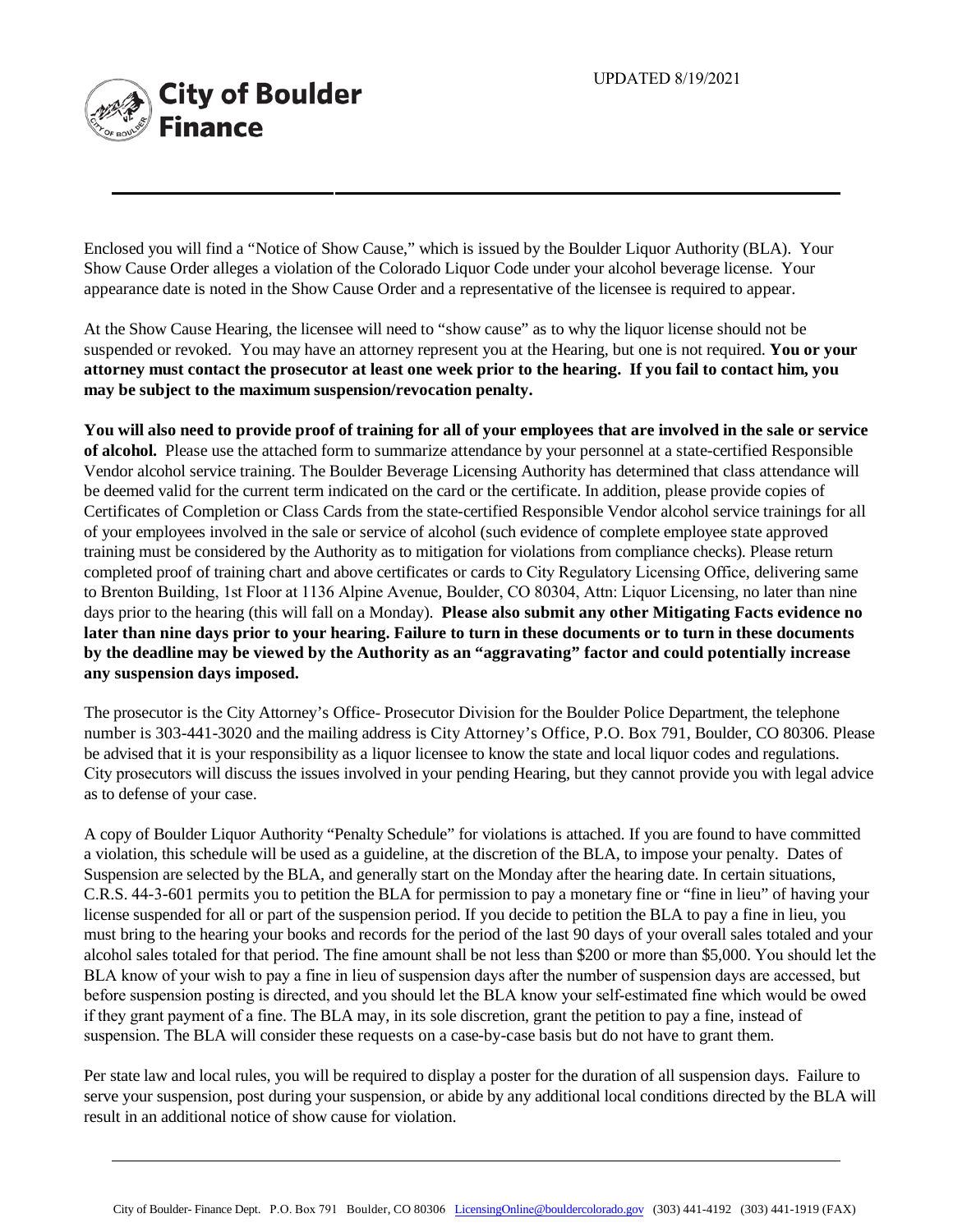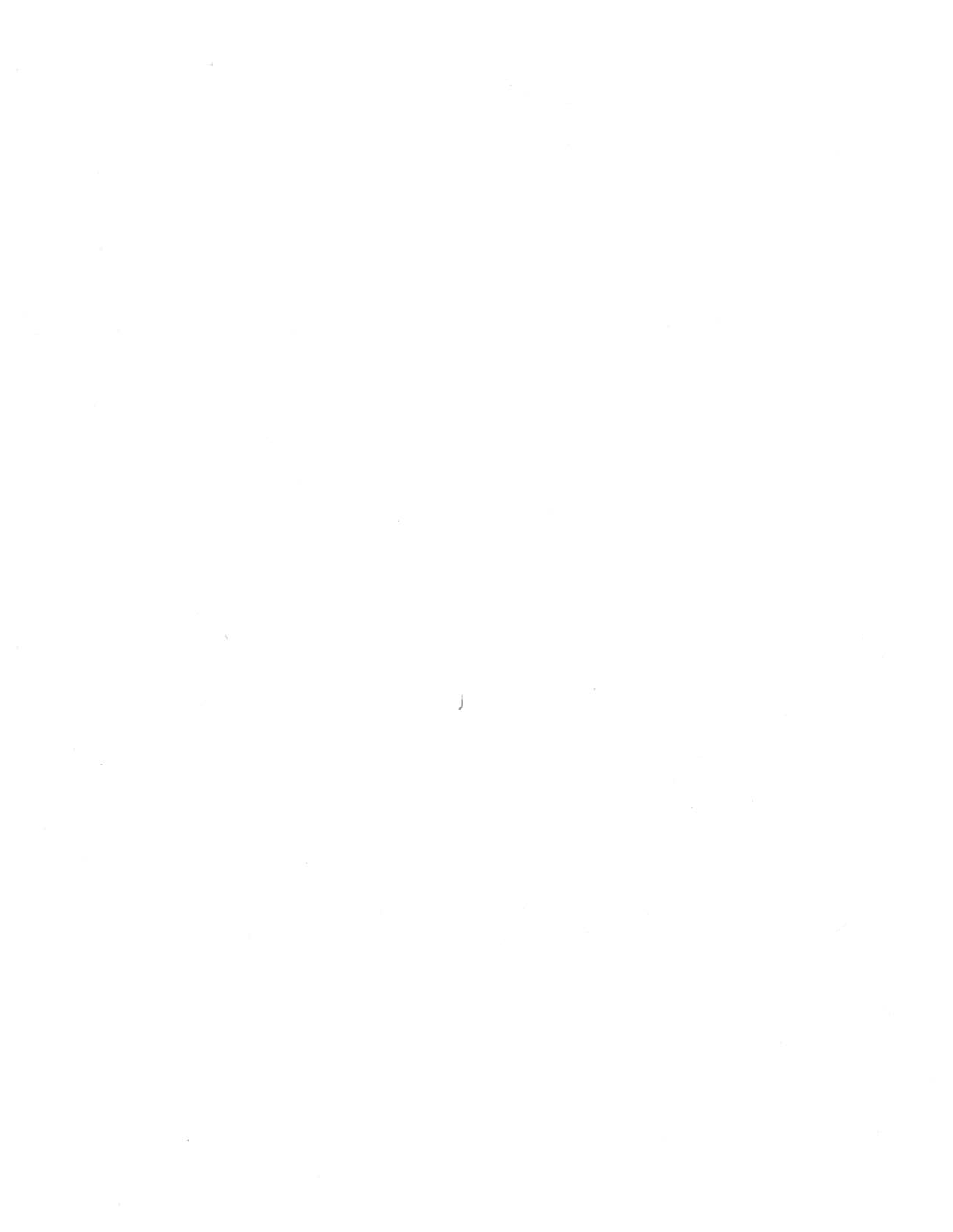| <b>Trade Name:</b> |  |
|--------------------|--|
|                    |  |

## **Location Address**: \_\_\_\_\_\_\_\_\_\_\_\_\_\_\_\_\_\_\_\_\_\_\_\_\_\_\_\_\_\_\_\_\_\_\_\_\_\_\_\_\_\_\_\_\_\_\_\_\_\_\_\_\_\_

**PROOF OF TRAINING:** The Beverage Licensing Authority has determined that it is a local condition of a liquor license that everyone involved in service/sale of alcohol is required to take a State approved Responsible Vendor Alcohol Service training within two months of premise opening or two months of hire date and that such training is valid and current at the time training certification is provided. Please fill out the following form, list any and all employee training below, and attach all Certificates of Training and Class Certification cards, or other evidence of training completion for each listed employee.

| <b>Employee's Name</b> | <b>Training Title</b> | <b>Hire Date</b> | <b>Previous</b><br><b>Training Date</b> | Latest<br><b>Training Date</b> |
|------------------------|-----------------------|------------------|-----------------------------------------|--------------------------------|
|                        |                       |                  |                                         |                                |
|                        |                       |                  |                                         |                                |
|                        |                       |                  |                                         |                                |
|                        |                       |                  |                                         |                                |
|                        |                       |                  |                                         |                                |
|                        |                       |                  |                                         |                                |
|                        |                       |                  |                                         |                                |
|                        |                       |                  |                                         |                                |
|                        |                       |                  |                                         |                                |
|                        |                       |                  |                                         |                                |
|                        |                       |                  |                                         |                                |
|                        |                       |                  |                                         |                                |
|                        |                       |                  |                                         |                                |
|                        |                       |                  |                                         |                                |
|                        |                       |                  |                                         |                                |
|                        |                       |                  |                                         |                                |
|                        |                       |                  |                                         |                                |
|                        |                       |                  |                                         |                                |
|                        |                       |                  |                                         |                                |
|                        |                       |                  |                                         |                                |
|                        |                       |                  |                                         |                                |
|                        |                       |                  |                                         |                                |
|                        |                       |                  |                                         |                                |
|                        |                       |                  |                                         |                                |
|                        |                       |                  |                                         |                                |
|                        |                       |                  |                                         |                                |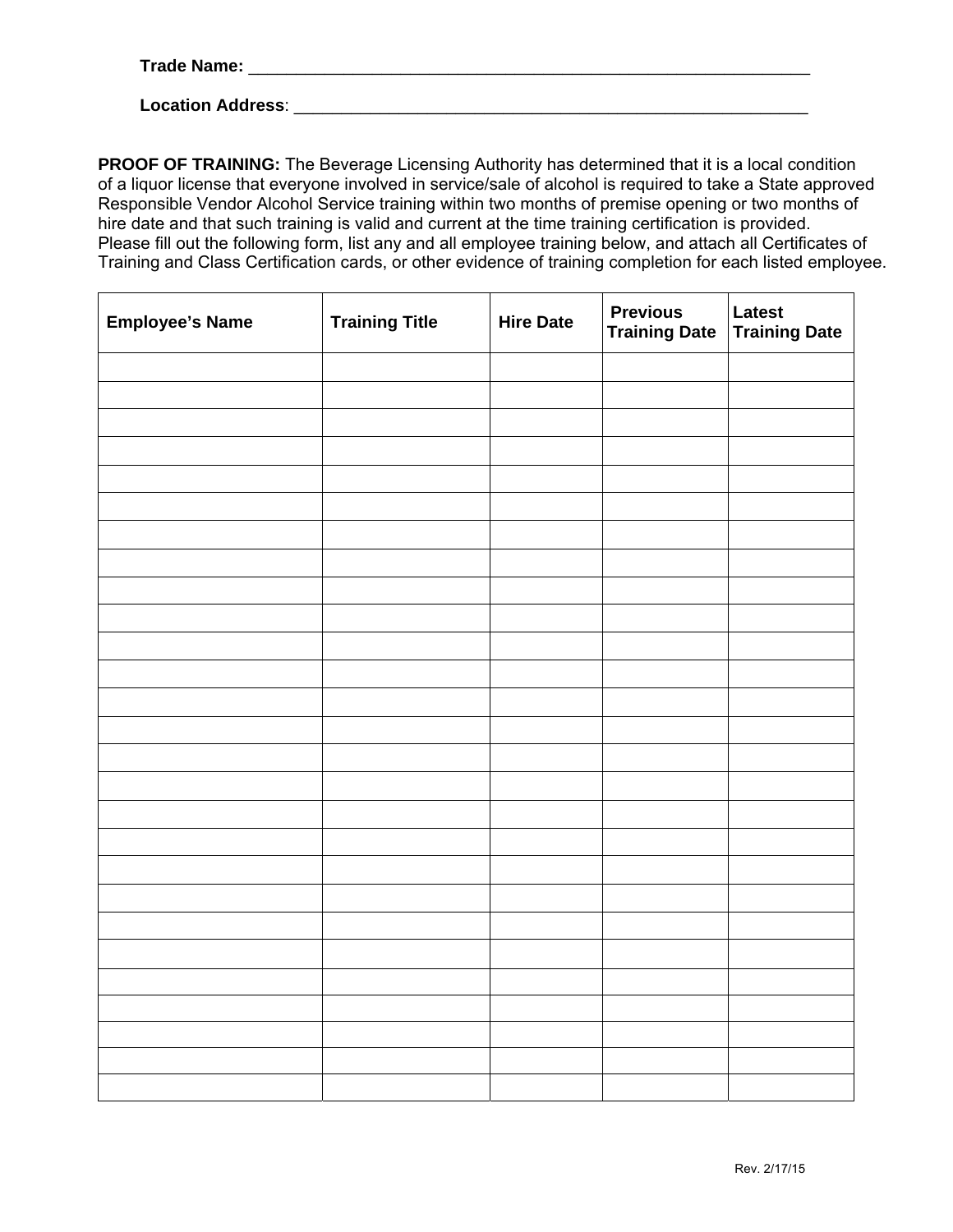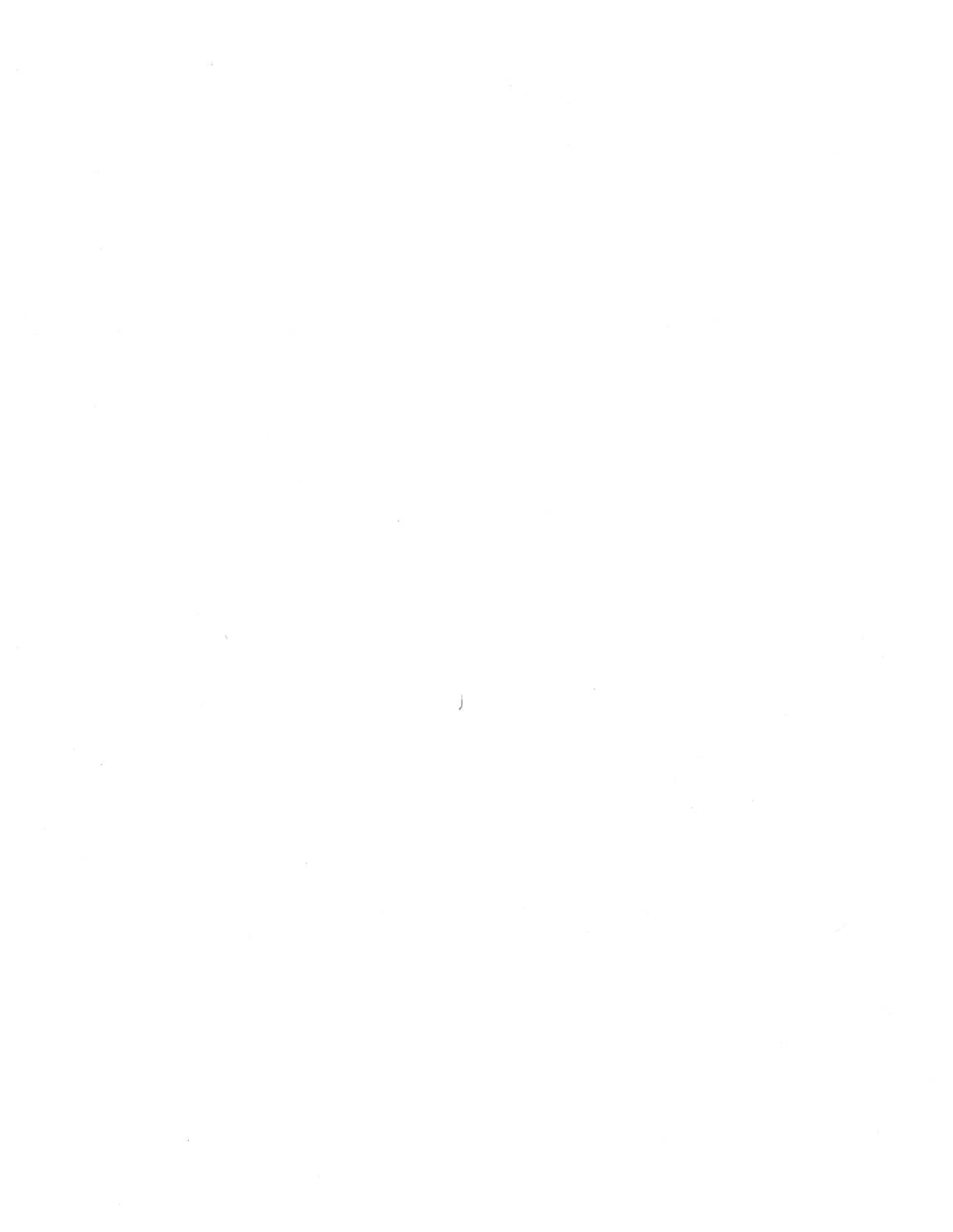## CITY OF BOULDER'S BEVERAGE LICENSING AUTHORITY MITIGATING AND AGGRAVATING FACTORS FOR VIOLATIONS AND PENALTY SCHEDULE GUIDELINES Effective January 1, 2003 and last updated on August 19, 2021

The Beverage Licensing Authority MAY, in their discretion, consider the following mitigating and aggravating factor evidence in imposing penalties. **WRITTEN MITIGATING FACTOR EVIDENCE NEEDS TO BE SUBMITTED TO CITY LICENSING OFFICE AT LEAST 9 DAYS PRIOR TO ANY SHOW CAUSE HEARING.**

| <b>Mitigating Factors</b>                                                                                  | <b>Aggravating Factors</b>                                                                          |
|------------------------------------------------------------------------------------------------------------|-----------------------------------------------------------------------------------------------------|
| Training Programs- initial and on-going. Responsible<br>Vendor Training and supplemental. Must be current. | Failure to submit Mitigating Factor evidence at least nine<br>days before hearing to City Licensing |
| <b>Written Policies</b>                                                                                    | Prior Offenses in the past five (5) Years                                                           |
| <b>Supervision Procedures</b>                                                                              | Violations occurring outside of compliance checks (aka<br>"Stings")                                 |
| Self-check programs                                                                                        | Lack of effective operational/training programs                                                     |
| Use of birth-date input cash registers                                                                     | <b>Multiple Police Contacts</b>                                                                     |
| Community Involvement                                                                                      | Failure to cooperate with liquor enforcement representatives                                        |
| Responsible advertising practices                                                                          | Irresponsible advertising policies                                                                  |
| Active Responsible Association of Retailers (RAR)<br>membership (4 out of 6 yearly meetings attendance)    | Failure to Accept Responsibility for Violation                                                      |
| <b>Other Pertinent Facts</b>                                                                               | <b>Other Pertinent Facts</b>                                                                        |

These suspension penalties are guidelines only and are not binding on the Authority. The Authority reserves the right to impose any penalty authorized by law.

Suspension dates are selected by the Authority, but generally start on the Monday after the hearing date.

|                                           | All Other          | Liquor Store          | All Other            | Liquor Store         |
|-------------------------------------------|--------------------|-----------------------|----------------------|----------------------|
|                                           | Licenses           | <b>Tavern License</b> | Licenses             | Tavern License       |
| <b>Code Violation</b>                     | <b>Days Served</b> | <b>Days Served</b>    | <b>Abeyance Days</b> | <b>Abeyance Days</b> |
| <b>Sale/Service to a Minor</b>            |                    |                       |                      |                      |
| 1 count                                   | 5                  | 3                     | 9                    | 6                    |
| 2 counts                                  | 10                 | 6                     | 20                   | 12                   |
| 3+ counts                                 | 15                 | 9                     | 30                   | 18                   |
| Second Offense within 1 year              | 10                 | 6                     | 20                   | 12                   |
| <b>Conduct of Establishment</b>           |                    |                       |                      |                      |
| 1 count                                   | 8                  | 6                     | 6                    | 3                    |
| 2 counts                                  | 13                 | 9                     | 17                   | 9                    |
| 3+ counts                                 | 18                 | 12                    | 27                   | 15                   |
| Second Offense within 1 year              | 20                 | 11                    | 20                   | 12                   |
| <b>Sale/Service to Intoxicated Person</b> |                    |                       |                      |                      |
| <b>First Offense</b>                      |                    |                       |                      |                      |
| 1 count                                   | 5                  | 3                     | 9                    | 6                    |
| 2 counts                                  | 10                 | 6                     | 20                   | 12                   |
| 3+ counts                                 | 15                 | 9                     | 30                   | 18                   |
| Second Offense within 1 year              | 10                 | 6                     | 20                   | 12                   |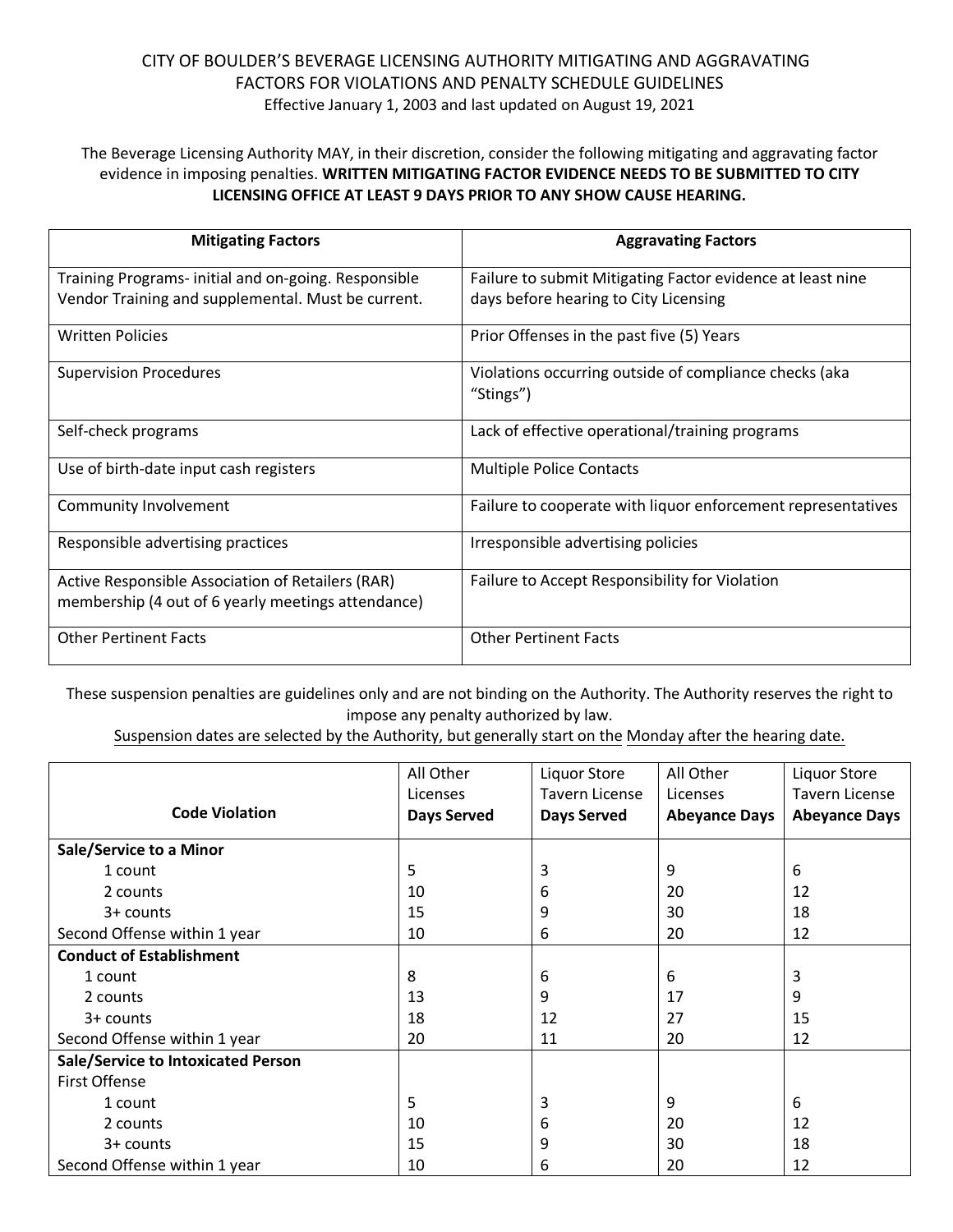| Sale/Service after Legal Hours                   |                    |                |                |                |
|--------------------------------------------------|--------------------|----------------|----------------|----------------|
| <b>First Offense</b>                             | 3                  | $\overline{2}$ | $\overline{7}$ | $\overline{4}$ |
| Second Offense                                   | 10                 | 6              | 20             | 12             |
| <b>Removal of alcohol from licensed premises</b> |                    |                |                |                |
| 1 count                                          | 3                  | 3              | $\overline{7}$ | $\overline{7}$ |
| 2 counts                                         | 5                  | 5              | 5              | 5              |
| <b>Underage Employee selling or serving</b>      |                    |                |                |                |
| First Offense                                    |                    |                |                |                |
| 1 count                                          | 2                  | 1              | 5              | 3              |
| 2 counts                                         | 4                  | 3              | 10             | 6              |
| 3+ counts                                        | 10                 | 6              | 20             | 12             |
| <b>Permitting Disturbances</b>                   |                    |                |                |                |
| <b>First Offense</b>                             | 10                 | 6              | 20             | 12             |
| Second Offense                                   | 20                 | 12             | 30             | 18             |
| Purchases of liquor from someone other than      |                    |                |                |                |
| wholesaler                                       |                    |                |                |                |
| 1 count                                          | 3                  | 3              | 7              | 7              |
| 2 counts                                         | 5                  | 5              | 5              | 5              |
| Failure to maintain adequate books and           |                    |                |                |                |
| records                                          | 5                  | 3              | 9              | 6              |
| <b>First Offense</b>                             | 10                 | 6              | 20             | 12             |
| Second Offense                                   |                    |                |                |                |
| Failure to report manager, corporate, financial  |                    |                |                |                |
| or trade name changes                            |                    |                |                |                |
| <b>First Offense</b>                             | 0                  | 0              | 5              | 3              |
| Second Offense                                   | 3                  | $\overline{2}$ | $\overline{7}$ | 4              |
| <b>Failure to Meet Food Requirements</b>         |                    |                | 9 (w/30 to     |                |
| <b>First Offense</b>                             | 5                  | N/A            | correct)       | N/A            |
| Second Offense                                   | 10                 | N/A            | 20 (w/ 30 to   | N/A            |
|                                                  | [Includes Taverns] |                | correct)       |                |
|                                                  |                    |                | [Includes      |                |
|                                                  |                    |                | Taverns]       |                |
| <b>Permitting Illegal Gambling</b>               |                    |                |                |                |
| First Offense                                    | 3                  | $\overline{2}$ | 7              | 4              |
| Second Offense                                   | 15                 | 9              | 30             | 18             |
| Third Offense                                    | 20                 | 12             | 30             | 18             |
| <b>Video Poker Gambling</b>                      |                    |                |                |                |
| First Offense                                    | 15                 | 9              | 30             | 18             |
| Second Offense                                   | 20                 | 12             | 30             | 18             |
| <b>Violations on Follow Up Inspections</b>       |                    |                |                |                |
| For each Offense                                 | 1                  | $\mathbf{1}$   | $\overline{2}$ | $\mathbf{1}$   |
| <b>Altered Alcohol</b>                           |                    |                |                |                |
| 1 count                                          | 5                  | 3              | 9              | 6              |
| Shake a Day                                      |                    |                |                |                |
| 1 count                                          | 5                  | 3              | 9              | 6              |
| 2 counts                                         | 10                 | 6              | 20             | 12             |

In determining whether or not a second or subsequent violation occurred within a one-year period for abeyance days, the Authority will use the date of conviction for the first violation (usually the date of the show cause hearing) to the actual date of the second violation. For example, if a licensee was "convicted" of their first violation at a March 1, 2001 hearing and had ten days held in abeyance for one year and then they were cited on February 1, 2002, that would be considered a second violation within a year. The licensee would automatically have to serve the ten days held in abeyance from the first violation, plus their new suspension days determined by the Authority. If however, the licensee were cited on March 9, 2002, then it would not be considered a second violation within a year.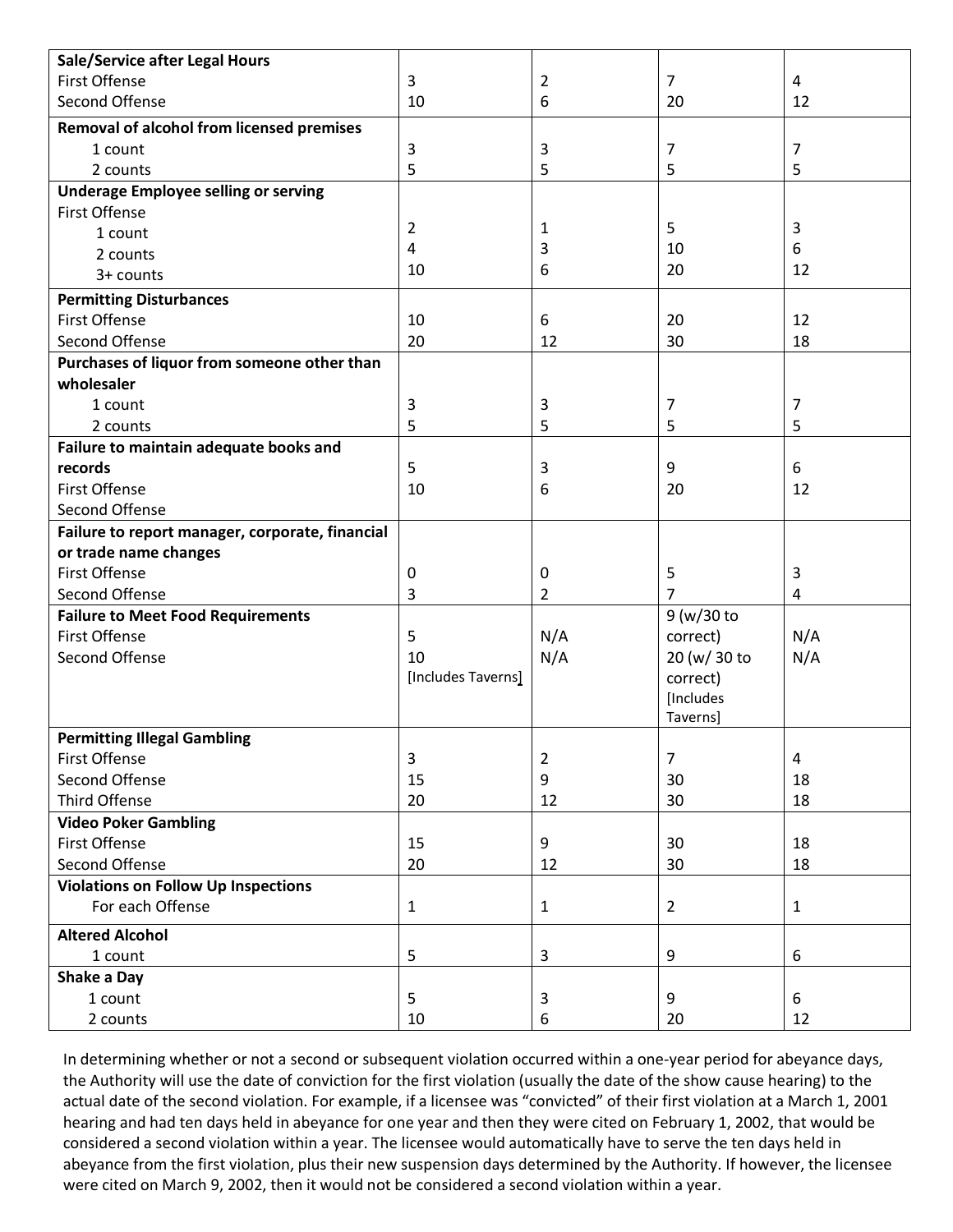Please Note: if a recording of the compliance check interaction inside of your liquor license premise was produced, it is made available so that the licensee may hear it on our liquor licensing website at:

https://bouldercolorado.gov/government/board-commission/beverage-licensing-authority, select "Access Meeting Agendas and Materials", and then select applicable Year and Month

Having access to the audio recording associated with your show cause hearing is an important part of your review of the allegations against you, so please do not hesitate to call so that City Licensing may assist you in accessing the recording.

Please call us at 303-441-4192 and select "Liquor Licensing" immediately if you cannot find the recording or if you have any issue with your ability listening to it.